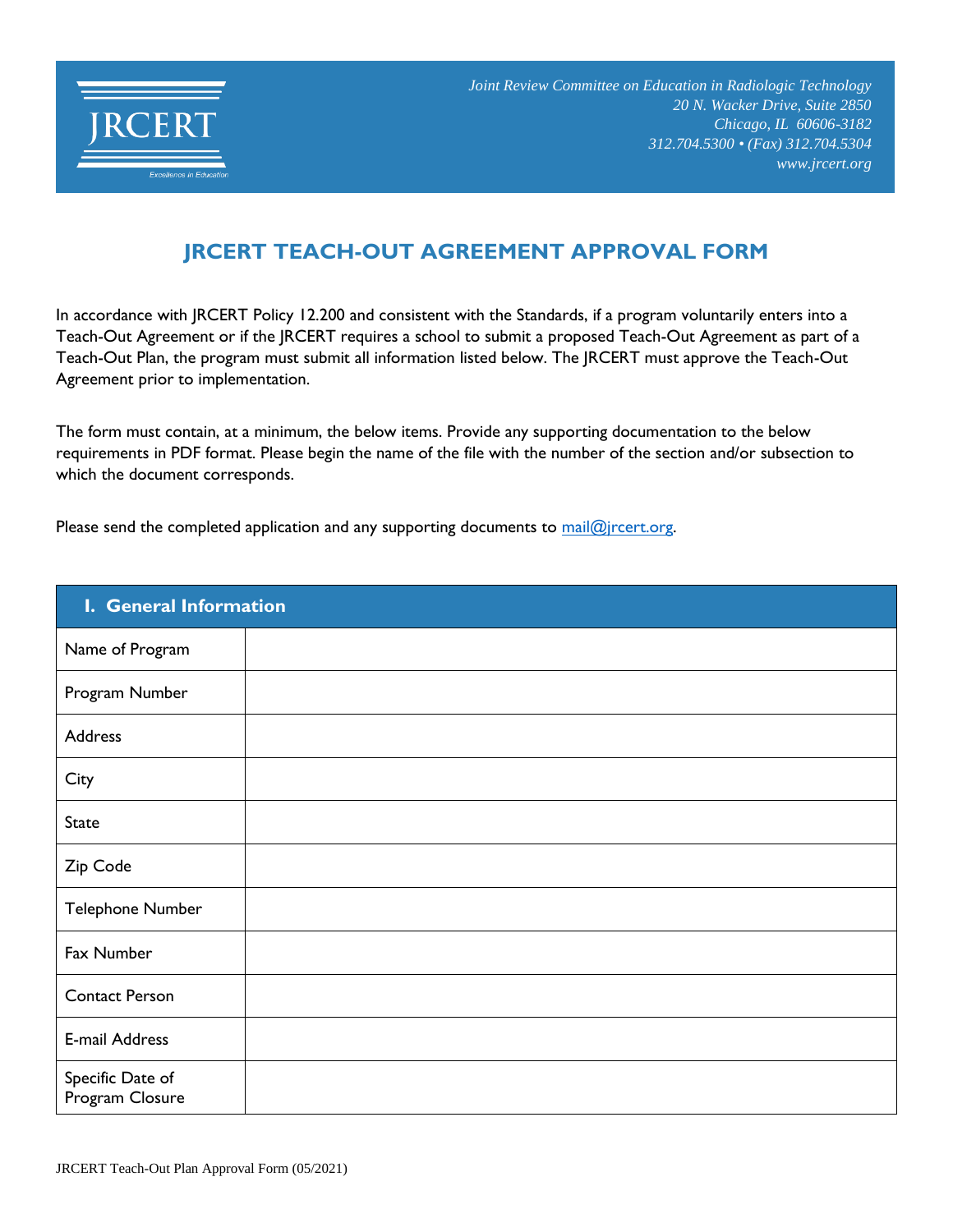**II. Provide a complete copy of the proposed Teach-Out Agreement(s) between the closing program and the program to teach-out the students ("teach-out program") cross-referenced to the following checklist and demonstrating the following substantive criteria:**

| <b>Item</b> | <b>Substantive Criteria</b>                                                                                                                                                                                                                                                                                                                                                                                                                                  | <b>Teach-Out</b><br><b>Agreement</b> |            |
|-------------|--------------------------------------------------------------------------------------------------------------------------------------------------------------------------------------------------------------------------------------------------------------------------------------------------------------------------------------------------------------------------------------------------------------------------------------------------------------|--------------------------------------|------------|
| #           |                                                                                                                                                                                                                                                                                                                                                                                                                                                              |                                      | Paragraph# |
| Ι.          | The Teach-Out Agreement must stipulate that the teach-out program will<br>provide for the equitable treatment of students.                                                                                                                                                                                                                                                                                                                                   |                                      |            |
| 2.          | The Teach-Out Agreement must stipulate that the teach-out program has the<br>necessary experience, resources, and support services to meet the<br>requirements herein and has the capacity to remain stable, carry out its mission,<br>and meet all obligations to existing students.                                                                                                                                                                        |                                      |            |
| 3.          | The Teach-Out Agreement must stipulate that the teach-out program will<br>provide an educational program that is of acceptable quality and reasonably<br>similar in content, structure and scheduling to that provided by the institution<br>that is ceasing operations.                                                                                                                                                                                     |                                      |            |
| 4.          | The Teach-Out Agreement must show that the teach-out program has the<br>capacity to provide all students with all of the instruction and services for which<br>the students originally contracted and paid but did not receive due to the<br>closure of the program without requiring them to move or travel substantial<br>distances.                                                                                                                       |                                      |            |
| 5.          | The Teach-Out Agreement must stipulate that the teach-out program will<br>provide students with information and sufficient advance notification about<br>additional charges, if any (a student may voluntarily transfer into the teach-out<br>program and receive additional training for an additional cost).                                                                                                                                               |                                      |            |
| 6.          | The Teach-Out Agreement must include a list to the names of all students<br>enrolled in the closing program (please redact social security numbers) listed by<br>program along with the estimated graduation date for each.                                                                                                                                                                                                                                  |                                      |            |
| 7.          | The Teach-Out Agreement must describe where the teach-out will occur - the<br>closing program, the teach-out program, or a combination thereof.                                                                                                                                                                                                                                                                                                              |                                      |            |
| 8.          | The Teach-Out Agreement must state whether the teach-out program intends<br>to retain any faculty at the closing program for the purposes of the teach-out.                                                                                                                                                                                                                                                                                                  |                                      |            |
| 9.          | An attestation that the teach-out program will agree that if the closing program<br>terminates its teaching activities, the teach-out program will, upon a set<br>schedule, offer each student enrolled at the closing program a reasonable<br>opportunity to promptly resume and complete the course of study, or a<br>substantially similar course of study, in the geographic area in which the closing<br>program provided the original course of study. |                                      |            |
| 10.         | An attestation that the closing program shall provide notice in a timely manner<br>to each student of the availability of the teach-out and effectively advertise the<br>availability of a teach-out.                                                                                                                                                                                                                                                        |                                      |            |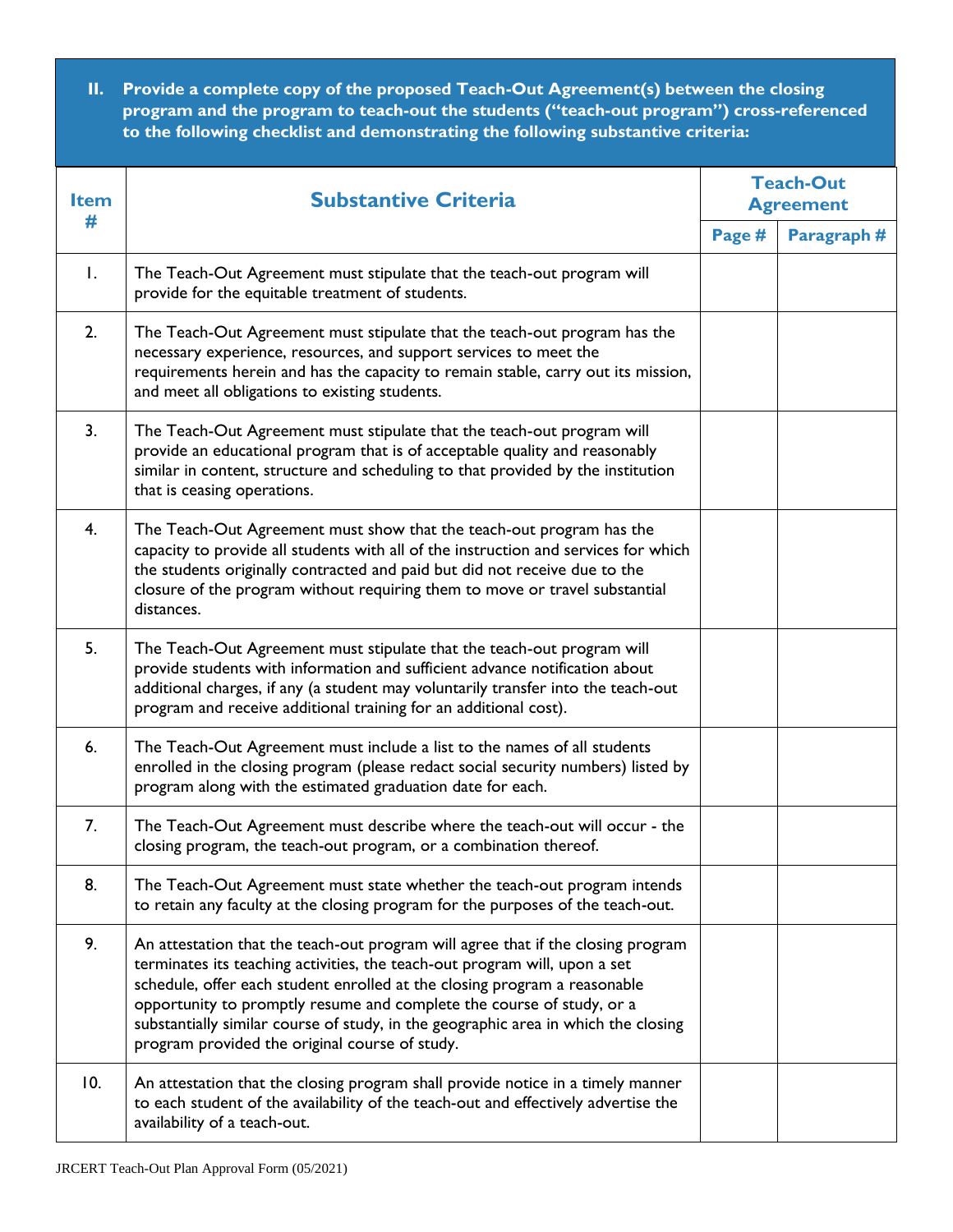| <b>Item</b><br># | <b>Substantive Criteria</b>                                                                                                                                                                                                                                                                                                                                             | <b>Teach-Out</b><br><b>Agreement</b> |            |
|------------------|-------------------------------------------------------------------------------------------------------------------------------------------------------------------------------------------------------------------------------------------------------------------------------------------------------------------------------------------------------------------------|--------------------------------------|------------|
|                  | <b>Continued</b>                                                                                                                                                                                                                                                                                                                                                        |                                      | Paragraph# |
| $\Pi$ .          | An attestation that the teach-out program will provide information to students<br>enrolled at the closing program at their request with respect to the teach-out<br>program's facilities, faculty, equipment, services, policies and practices, the<br>manner and means by which it will accomplish the teach-out, and other<br>information pertinent to the teach-out. |                                      |            |
| 12.              | A clear description of the financial responsibilities of all parties.                                                                                                                                                                                                                                                                                                   |                                      |            |
| 13.              | The Teach-Out Agreement must state whether, upon completion of the<br>program, the student will receive a degree, diploma or certificate from the<br>teach-out program, or whether the degree, diploma or certificate will be<br>awarded by the closing program.                                                                                                        |                                      |            |
| 4.               | The Teach-Out Agreement must indicate whether students who had already<br>enrolled but who had not yet started their course of study at the closing<br>program, and whether students who are on leave of absence from the closing<br>program, would be entitled to begin training or re-enroll at the teach-out<br>program.                                             |                                      |            |
| 15.              | The Teach-Out Agreement must state that the closing program will provide<br>teach-out program with copies of the following records for the students being<br>taught-out:                                                                                                                                                                                                |                                      |            |
|                  | i.<br><b>Enrollment Agreements</b>                                                                                                                                                                                                                                                                                                                                      |                                      |            |
|                  | ii.<br><b>Financial Aid Transcripts</b>                                                                                                                                                                                                                                                                                                                                 |                                      |            |
|                  | Attendance Records<br>iii.                                                                                                                                                                                                                                                                                                                                              |                                      |            |
|                  | <b>Academic Transcripts</b><br>iv.                                                                                                                                                                                                                                                                                                                                      |                                      |            |
|                  | <b>Student Registration List</b><br>v.                                                                                                                                                                                                                                                                                                                                  |                                      |            |
|                  | <b>Student Accounts</b><br>VI.                                                                                                                                                                                                                                                                                                                                          |                                      |            |
| 16.              | The Teach-Out Agreement must provide for placement services to students<br>who complete their courses of study.                                                                                                                                                                                                                                                         |                                      |            |
| 17.              | The Teach-Out Agreement must require that the teach-out program shall<br>separately maintain records and document performance under accrediting<br>standards for the students being taught-out.                                                                                                                                                                         |                                      |            |
| 18.              | The Teach-Out Agreement must provide for appropriate notification to the<br>JRCERT and federal and state authorities.                                                                                                                                                                                                                                                   |                                      |            |
| 19.              | The Teach-Out Agreement must comply with applicable federal and state law.                                                                                                                                                                                                                                                                                              |                                      |            |
| 20.              | Signature of the chief executive officer of both the closing program and the<br>teach-out program.                                                                                                                                                                                                                                                                      |                                      |            |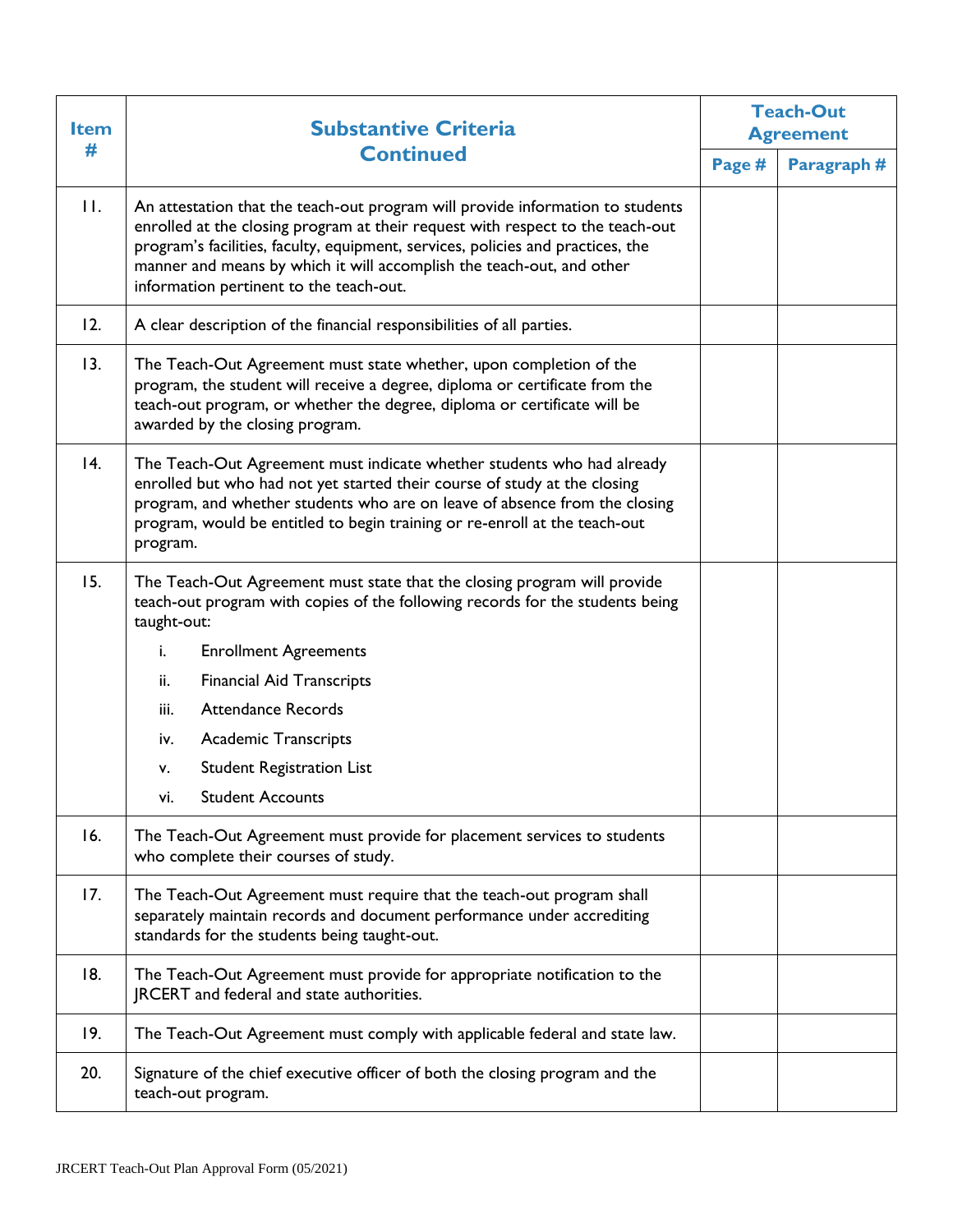- **III. In order to demonstrate that the teach-out school has the necessary experience, resources, and support services the program must submit:**
	- **A. Evidence to show that the teach-out institution is accredited, in good standing, by an accrediting agency recognized by the U.S. Department of Education.**
	- **B. Evidence to show that the teach-out institution is appropriately licensed and in good standing with any applicable state or federal regulatory oversight agency.**
	- **C. Evidence to show that the proposed teach-out institution currently offers programs that are of acceptable quality and similar in content, structure and scheduling to those offered at the closing program or to show how the proposed teach-out program would be capable of conducting a teach-out of the programs including:**
		- 1. A list of any faculty being retained temporarily for the purposes of the teach-out, the programs and courses taught by each, and information showing that each faculty member meets JRCERT faculty qualification requirements.
		- 2. An explanation as to how the proposed teach-out institution would be capable of conducting a teach-out of programs.

## **D. Evidence to show that the teach-out institution has the capacity to remain stable, carry out its mission, and meet all obligations to existing students including:**

- 1. A schedule of time allocation between the administration of the teach-out students' and existing students' education, and a list of any staff being retained temporarily for the purpose of the teach-out and any new faculty hired to accommodate the teach-out.
- 2. A budget of projected income and expense for the entire period of the teach-out, as determined by the last date of graduation, that shows income and expenses required for the proper operation of the teach-out.
- **E. Evidence to show that the teach-out institution has the capacity to provide all students with all of the instruction and services for which the students originally contracted and paid but did not receive due to the closure of the program without requiring them to move or travel substantial distances, and to show how students are to be notified of any additional charges, including the following:**
	- 1. An explanation as to the adequacy of the teach-out location's facilities and equipment.
	- 2. Assure that clinical education settings, are geographically proximate to the closed program, demonstrates compatibility of its program structure and scheduling to that of the closed program.
	- 3. If any portion of the teach-out will take place at the facilities of the teach-out program, information pertaining to the location and type of facility where the students will be taught-out, including distance the from the closing program to the teach-out location.
	- 4. A description of additional charges, if any, and the program's plan to provide advance notification to students, if applicable.